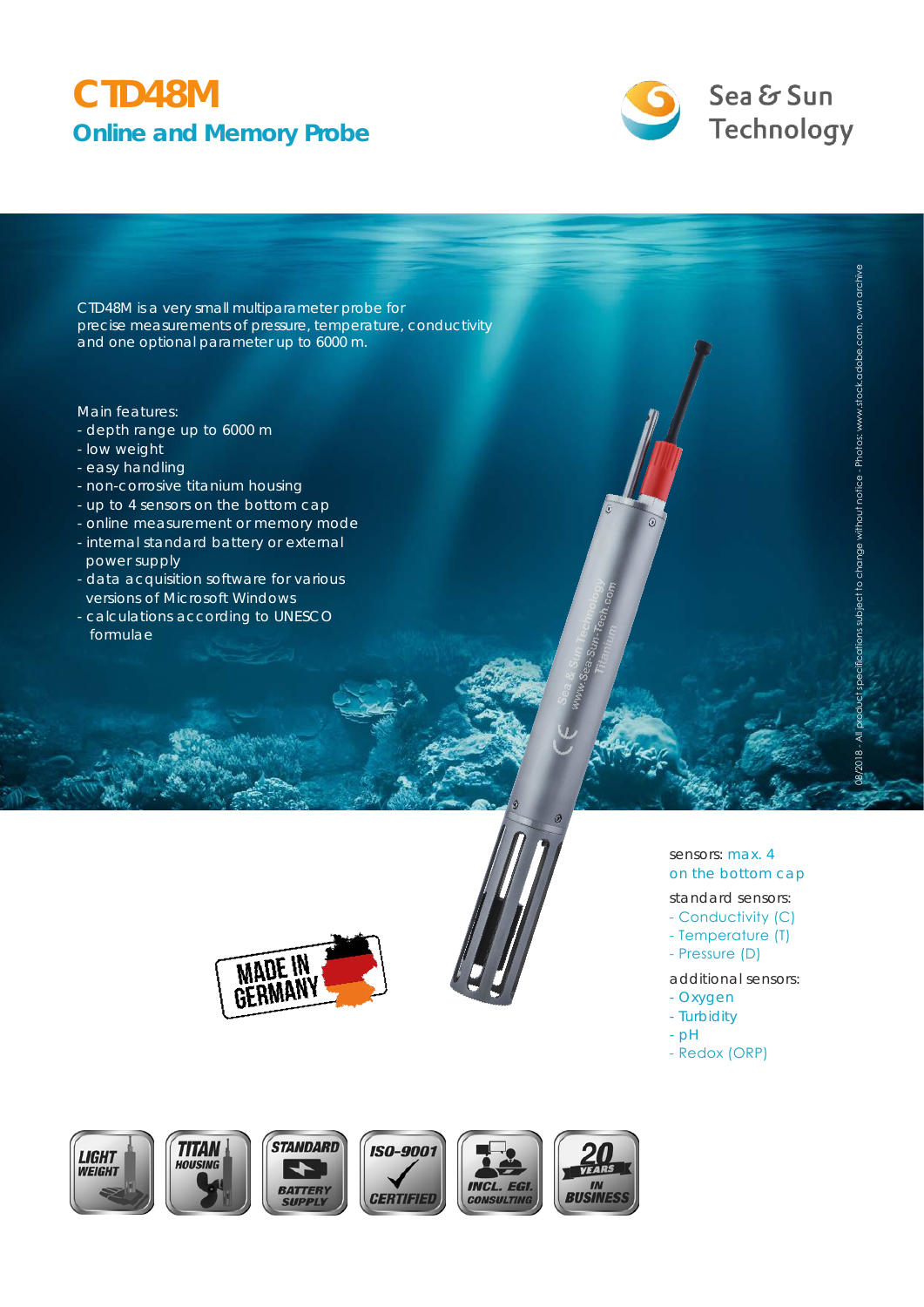





#### **The CTD48M is a high quality, high accuracy 4 channel probe for oceanographic and limnological measurement of conductivity, temperature, pressure and one optional parameter for depth up to 6000 m.**

The probe is equipped with a precision microprocessor-controlled 4 channel 20 bit analog to digital converter.

#### **Software:**

The supplied Standard Data Acquisition Software package "SST-SDA" includes the handling of the logging process and the display of online or recorded data with a shared graphical user interface. The "SST-SDA" calculates the physical values from the raw values supplied by the probe and the associated calibration coefficients. Salinity, density, sound velocity and depth will be calculated by using the UNESCO Formula. The "SST-SDA" is a part of our shipment.

**Memory**

Data is available as RS-232 signal (multi-conductor sea-cable) to a PC. More than 255 casts can be stored at profiling and continuous mode as long as the flash memory or the battery capacity is sufficient.

Up to 400.000 CTD data sets can be recorded, the actual number depends on the selected storage options and the number of sensors adapted to the probe.

CTD48M runs from an internal battery and records data at programmable time intervals or pressure stamps in a non-volatile FLASH memory with a capacity 8 Mbytes**.**

#### **Recording modes**

- Continuous mode: each data set is stored.
- Time mode: data sets are only stored at programmable intervals with a choice of several schemes.
- Increment mode: data sets are stored at programmable depth stamps.
- Online mode (RS-232).

The probe power supply is activated by touching a reed contact with a magnetic rod. LED displays power supply status and optical control of memory access.

#### **Electrical specifications:**

- Supply voltage: 9…30V DC
- Power consumption: approx. 0.5 W (sensor-dependent)
- Serial sampling rate: RS-232
- Data sampling rate: 5 CTD sets/s
- Connector: SUBCONN MCBH5M Ti

#### **Mechanical specifications:**

#### **Materials:**

Housing: titanium, grade 2 (up to 2000 m), titanium grade 5 (up to 6000 m) Connector: titanium, neoprene

#### **Dimensions and weights:**

Length (housing):

- 240 mm (probes up to 2000 m)
- 260 mm (probes up to 6000 m)
- Length (protection frame): 130 mm Length (overall, with connector):
- approx. 450 mm (probes up to 2000 m) - approx. 470 mm (probes up to 6000 m)
- Diameter (housing): 48 mm

Weight (in air): approx. 1.2 kg

All calculations correspond to the current UNESCO formulae.

#### **PC requirements:**

- Operating system: Microsoft Windows (all versions)
- Interface: USB or RS-232

We would be pleased to make an offer according to your requests and requirements.

### **Equipment**

- 1. Sea & Sun DataWatch
- 2. Bluetooth® Cable Drum
- 3. Cable Drum
- 4. Winch
- 5. Cable









**Ordering:**

30200001 CTD48M up to 2000 m 30200003 CTD48M up to 6000 m

*sensors and equipment available on request*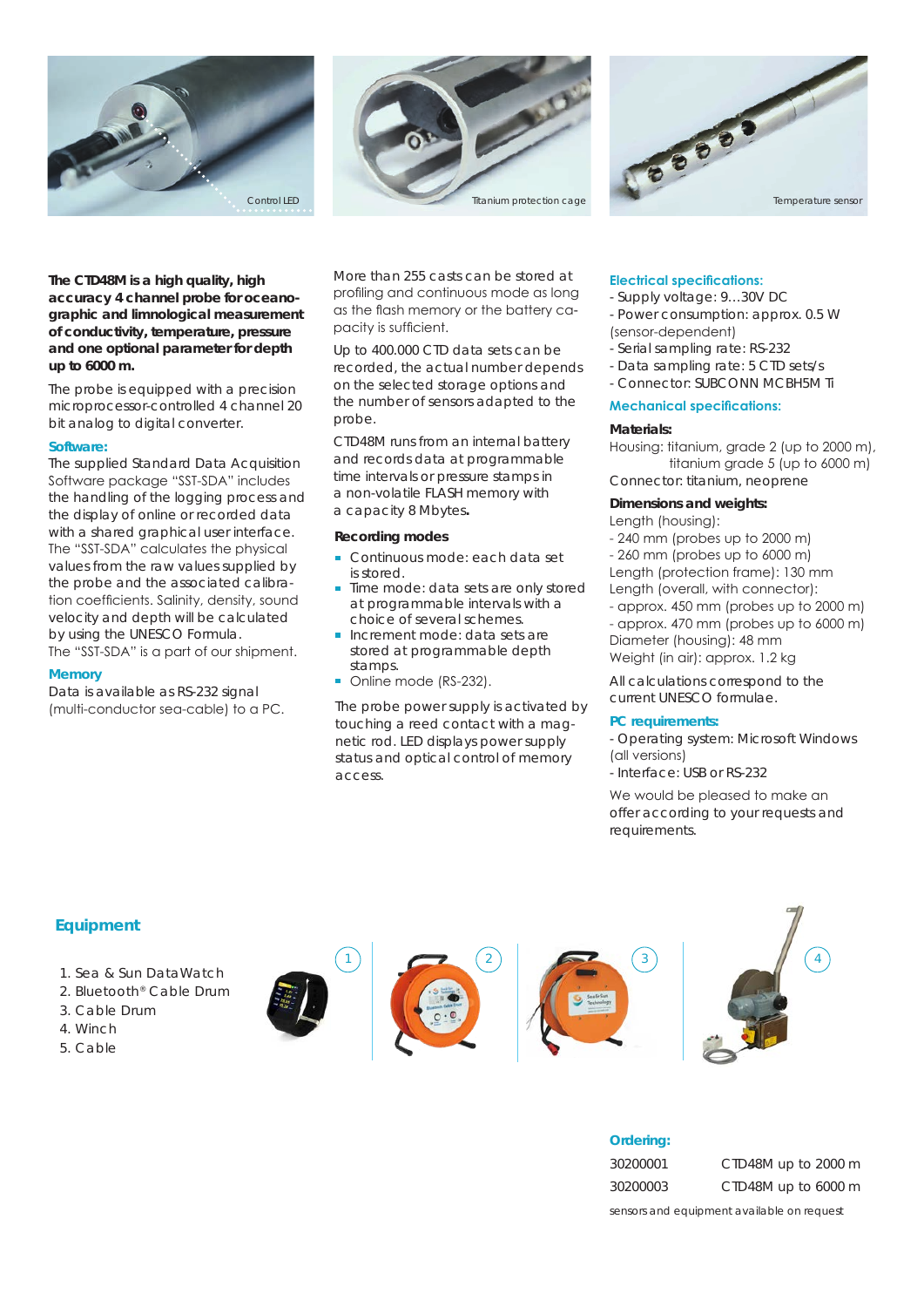



#### **Standard sensors:**

| Sensor                  | Principle          | Range                                                              | Accuracy                                                       | <b>Resolution</b>      | <b>Response time</b> |
|-------------------------|--------------------|--------------------------------------------------------------------|----------------------------------------------------------------|------------------------|----------------------|
| <b>Pressure (depth)</b> | piezo<br>resistive | 5, 10, 20, 50, 100,<br>200, 400, 600 bar                           | up to 0.05 % full scale<br>in the range of<br>$-535^{\circ}$ C | 0.002%<br>full scale   | $150 \text{ ms}$     |
| Temperature             | Pt 100<br>4-pole   | $-2 - 36$ °C<br>$-2 - 60$ °C                                       | $\pm$ 0.002 °C<br>$\pm$ 0.005 °C                               | 0.0005 °C<br>0.0005 °C | 150 ms<br>150 ms     |
| Conductivity            | 7-pole-cell        | $0 - 1$ mS/cm<br>$0 - 6$ mS/cm<br>$0 - 10$ mS/cm<br>$0 - 70$ mS/cm | $+0.002$ mS/cm                                                 | $0.0005$ mS/cm         | 150 ms               |
|                         |                    | $0 - 200$ mS/cm<br>$0 - 300$ mS/cm                                 | $+0.010$ mS/cm                                                 | $0.005$ mS/cm          | $150 \text{ ms}$     |

#### **Additional sensors:**

| <b>Sensor</b>                                 | Principle               | Range                                                               | Accuracy       | <b>Resolution</b> | <b>Response time</b>             |
|-----------------------------------------------|-------------------------|---------------------------------------------------------------------|----------------|-------------------|----------------------------------|
| pH (standard or<br>$H2S$ resistant)           | combined<br>electrode   | $4 - 10$ pH<br>$0 - 14$ pH                                          | $\pm$ 0.02 pH  | $0.0002$ pH       | 1 <sup>s</sup>                   |
| <b>Redox</b> (standard or<br>$H2S$ resistant) | combined elec-<br>trode | $+2$ Volt                                                           | $+20$ mV       | $1.0$ mV          | 1 <sup>s</sup>                   |
| Oxygen                                        | clark electrode         | $0 - 250%$                                                          | $\pm$ 3 % sat. | $0.1%$ sat.       | $3 s (63 \%)$<br>10 s (90 $\%$ ) |
| Fast Oxygen*                                  | clark electrode         | $0 - 150%$                                                          | $+2%$ sat.     | $0.1$ % sat.      | 200 ms (90%)                     |
| <b>Turbidity</b>                              | 90°<br>back<br>scatter  | $0 - 25$ FTU<br>$0 - 125$ FTU<br>$0 - 500$ FTU<br>$0 - 4000$ FTU ** |                | $0.1$ FTU / NTU   | 100 ms                           |

**\*** max. depth 100 m

**\*\*** output is non-linear above 1250 FTU

#### **Possible configuration:**